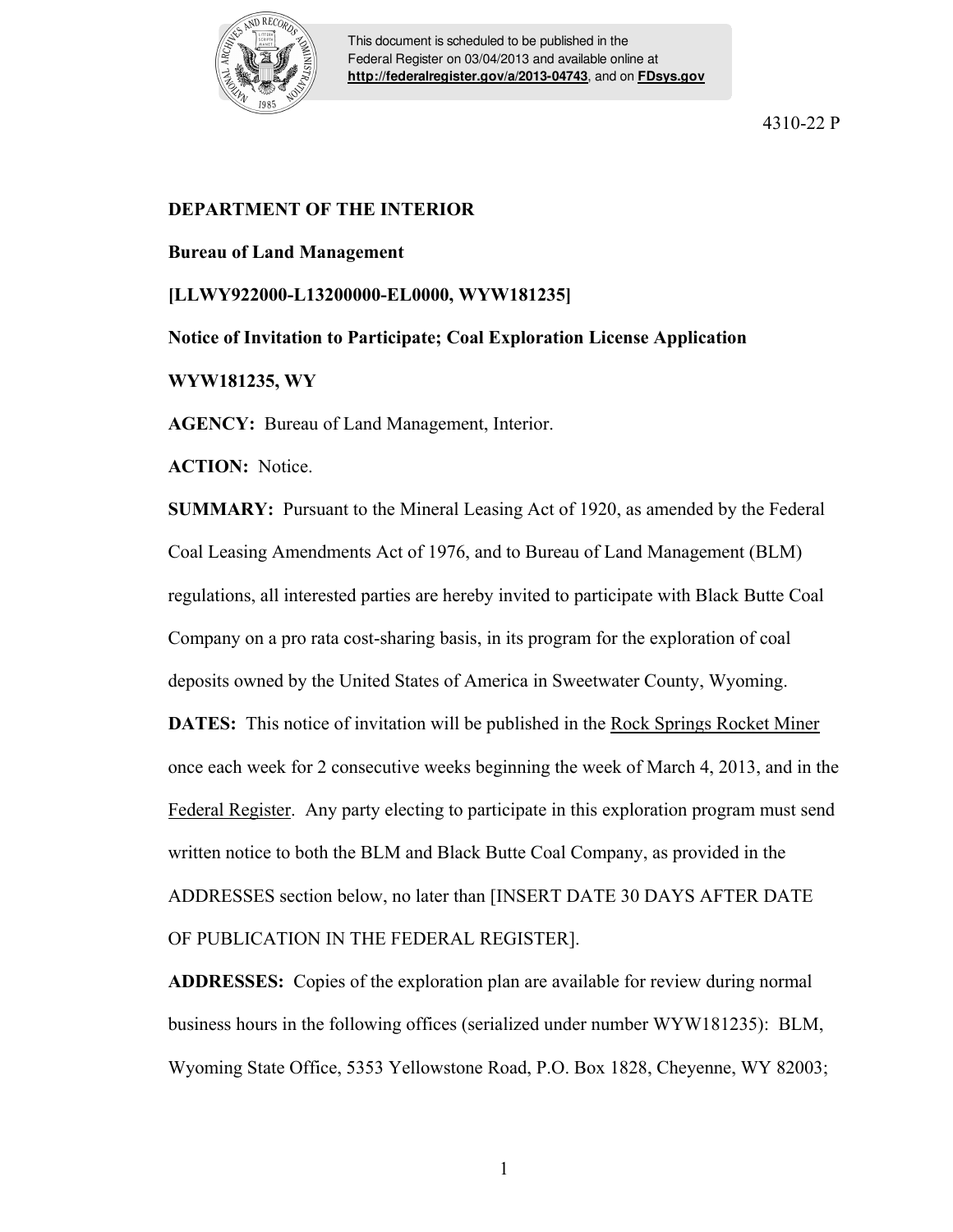and, BLM, Rock Springs Field Office, 280 Highway 191 North, Rock Springs, WY 82901. The written notice should be sent to the following addresses: Black Butte Coal Company, c/o AE Coal, LLC, Attn: Jason Russell, 170 South Main Street, Suite 700, Salt Lake City, UT 84101, and BLM, Wyoming State Office, Branch of Solid Minerals, Attn: Mavis Love, P.O. Box 1828, Cheyenne, WY 82003.

**FOR FURTHER INFORMATION CONTACT:** Mavis Love, Land Law Examiner, at 307-775-6258. Persons who use a telecommunications device for the deaf (TDD) may call the Federal Information Relay Service (FIRS) at 1-800-877-8339 to contact the above individual during normal business hours. The FIRS is available 24 hours a day, 7 days a week, to leave a message or question with the above individual. You will receive a reply during normal business hours.

**SUPPLEMENTARY INFORMATION:** Black Butte Coal Company has applied to the BLM for a coal exploration license on public land adjacent to its Black Butte Coal Mine. The purpose of the exploration program is to obtain structural and quality information about the coal. The BLM regulations at 43 CFR 3410 require the publication of an invitation to participate in the coal exploration in the Federal Register. The Federal coal resources included in the exploration license application are located in the followingdescribed lands in Wyoming:

Sixth Principal Meridian

T. 18 N., R. 100 W.,

secs. 14 and 26;

sec. 34, lots 1 to 16, inclusive.

T. 19 N., R. 100 W.,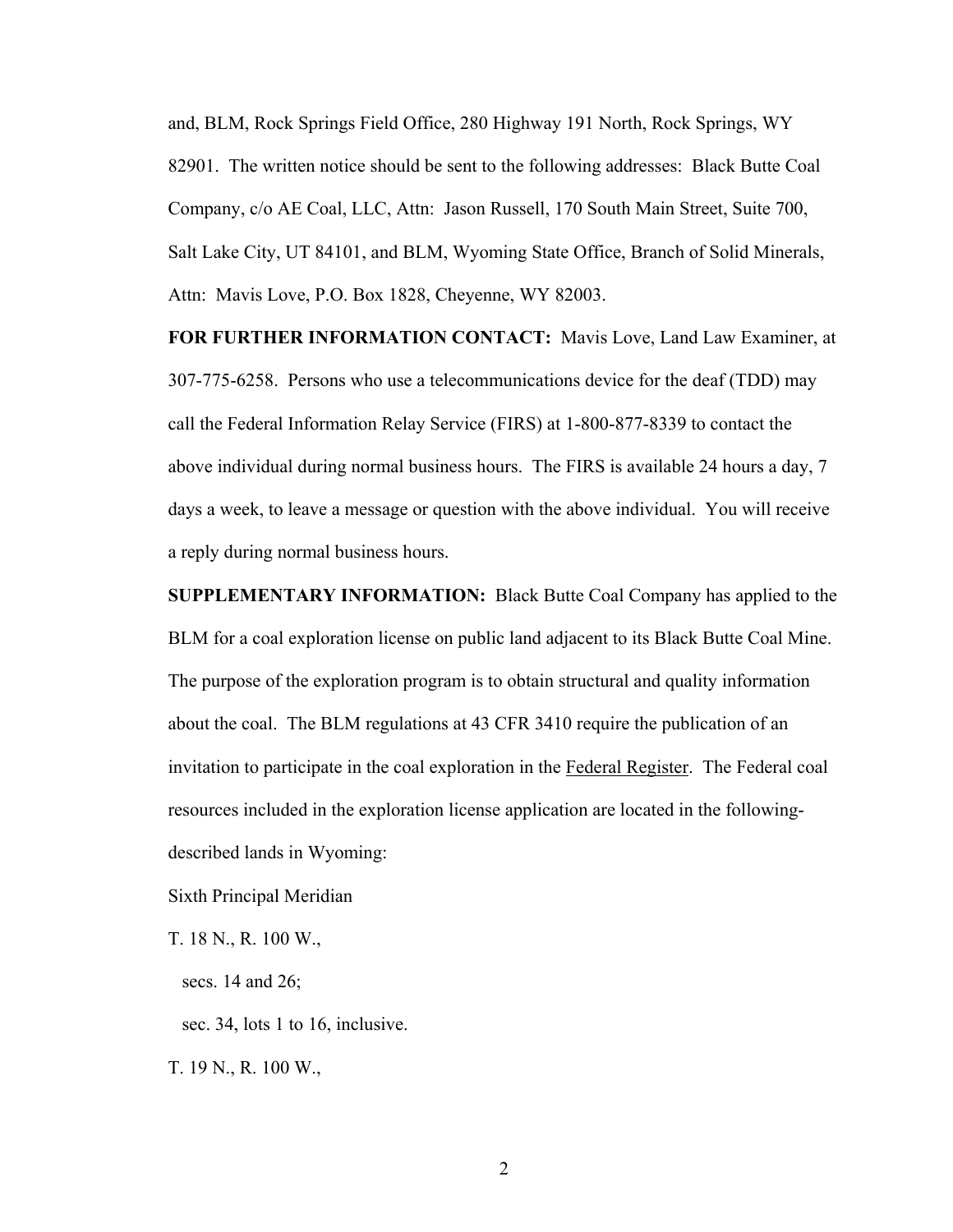sec. 6, lots 8 to 14, inclusive,  $S\frac{1}{2}NE\frac{1}{4}$ ,  $SE\frac{1}{4}NW\frac{1}{4}$ ,  $E\frac{1}{2}SW\frac{1}{4}$ , and  $SE\frac{1}{4}$ ; sec. 12;

sec. 18, lots 5 to 8, inclusive,  $E\frac{1}{2}W\frac{1}{2}$ , and  $E\frac{1}{2}$ ;

sec. 20, lots 1 to 16, inclusive;

sec. 24, NE¼, E½NE¼NW¼, S½SW¼NW¼, SE¼NW¼, and S½;

sec. 26, lots 1 to 16, inclusive.

T. 18 N., R. 101 W.,

sec. 4, lots 1 to 4, inclusive,  $S\frac{1}{2}N\frac{1}{2}$ , and  $S\frac{1}{2}$ .

T. 19 N., R. 101 W.,

sec. 2, lots 1 to 4, inclusive,  $S\frac{1}{2}N\frac{1}{2}$ , and  $S\frac{1}{2}$ ;

secs. 12, 14, 22, 24, 26, 28, and 34.

The areas described aggregate 11,468.77 acres.

The proposed exploration program is fully described and will be conducted pursuant to

an exploration plan to be approved by the BLM.

Authority: 43 CFR 3410.2-1(c)(1)

 $\mathcal{L}_\text{max}$  , where  $\mathcal{L}_\text{max}$  and  $\mathcal{L}_\text{max}$ 

Donald A. Simpson State Director

[FR Doc. 2013-04743 Filed 03/01/2013 at 8:45 am; Publication